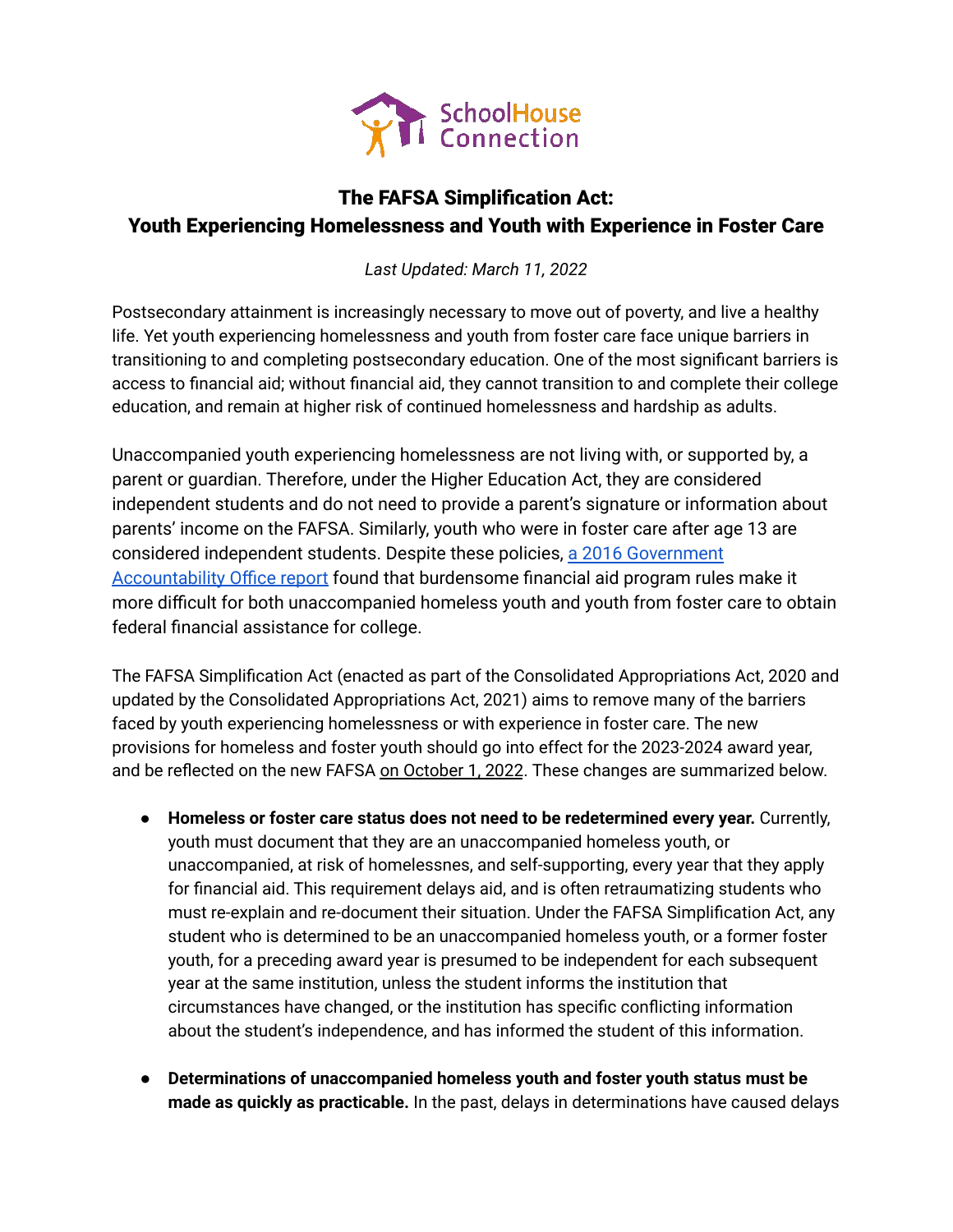in aid, exacerbating financial hardship and basic needs challenges. Under FAFSA Simplification, determinations must be made as quickly as possible, may be made as early as the year before the award year for which the student submits the application, and must not be made later than during the award year for which the student initially submits the application.

- **More officials and programs are authorized to verify that an applicant is an unaccompanied homeless youth (and therefore an independent student).** Homeless youth receive services from an array of providers and educators, yet many providers were not previously authorized to verify a youth's status as an unaccompanied homeless youth. Under the FAFSA Simplification Act, the following individuals are authorized to verify this status:
	- School district homeless liaisons (this is the same as current law) ;
	- $\circ$  The director or a designee of a director of an emergency or transitional shelter, street outreach program, homeless youth drop-in center, or other program serving individuals who are experiencing homelessness (current law limits such verifications to Runaway and Homeless Youth Act providers and U.S. Department of Housing and Urban Development homeless providers).
	- The director or a designee of a director of a program funded under a TRIO or Gaining Early Awareness and Readiness for an Undergraduate program ("GEAR UP") grant;
	- A financial aid administrator at another institution who previously made a determination.
- **Financial aid administrators must consider and accept documentation from one of the entities who are authorized to verify a youth's status as an unaccompanied homeless youth, unless there is "documented conflicting information."** For unaccompanied youth experiencing homelessness, documentation from one of the authorized entities may include a documented phone call, written statement, or verifiable electronic data match. This provision is similar to existing federal quidance; now, under the FAFSA Simplification Act, it has the force of law.
- **If an institution requires documentation that a student was in foster care when the student was age 13 or older, the financial aid administrator must accept any of the following documents (in the absence of documented conflicting information):**
	- A court order or official State documentation that the student received Federal or State support in foster care
	- $\circ$  A documented phone call, written statement, or verifiable electronic data match, which confirms the student was in foster care at an applicable age
	- A documented phone call or a written statement from an attorney, a guardian ad litem, or a Court Appointed Special Advocate that confirms that the student was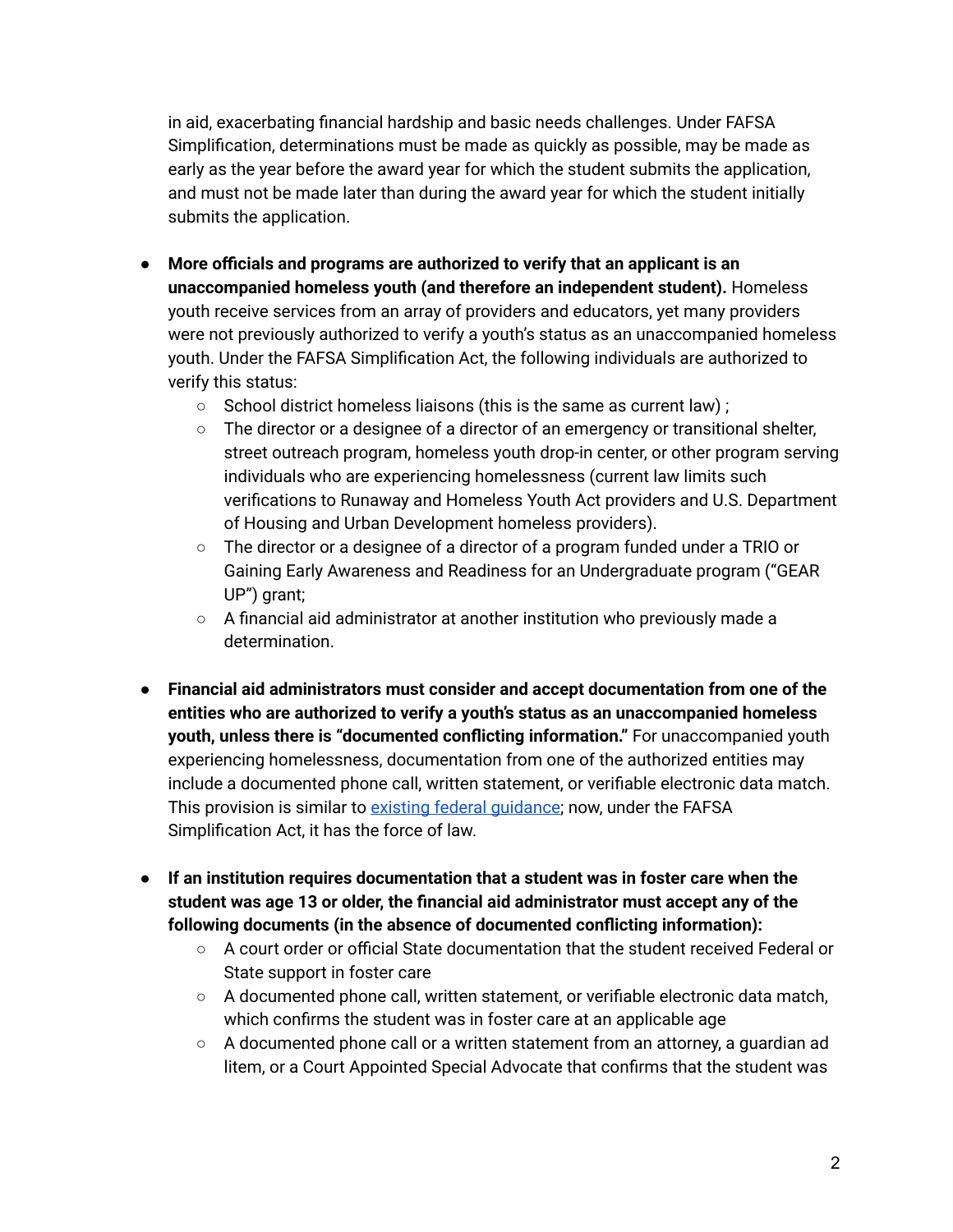in foster care at an applicable age, and documents the person's relationship to the student, or

- $\circ$  Verification of the student's eligibility for an education and training voucher under the John H. Chafee Foster Care Program.
- **Financial aid administrators must make a determination of unaccompanied homeless youth status for youth who cannot get determinations from other authorities.** Public schools are required to proactively identify unaccompanied homeless youth, inform them of their status as independent students, and help them get documentation. However, many unaccompanied homeless youth still are not identified in high school and many youth become homeless after high school. In addition, there are very few shelters or other services for homeless youth. This means that financial aid administrators will continue to have a large role in making determinations of unaccompanied homeless youth status. Under the FAFSA Simplification Act:
	- Financial aid administrators must make determinations for unaccompanied homeless youth who are unable to get determinations from other entities.
	- These determinations must be based on a written statement from, or a documented interview with, a student that confirms that a student is an unaccompanied homeless youth (or unaccompanied, at risk, and self-supporting).
	- The determination must be made based on the legal definitions of homeless and unaccompanied, and independently from the reasons that the student is an unaccompanied homeless youth, or is a youth who is unaccompanied, at risk of homelessness, and self-supporting. This provision also is similar to [existing](https://fsapartners.ed.gov/sites/default/files/attachments/2021-02/2122FSAHbkAVGMaster.pdf) [federal guidance](https://fsapartners.ed.gov/sites/default/files/attachments/2021-02/2122FSAHbkAVGMaster.pdf), but now has the force of law.

## **Provisional Independent Student Status**

The FAFSA Simplification Act also permits students to complete the FAFSA as a "provisional" independent student if they believe they may qualify for independent status due to unusual situations such as parental abandonment, abuse, neglect, legally granted asylum, or student or parental incarceration. While these situations are frequently the cause of, or contributing factors to, youth homelessness, it is important to note that the new homeless and foster youth provisions are different and distinct from the new provisional independent student status. Unlike the provisional independent student status provision, financial aid administrators must make determinations for unaccompanied homeless youth and foster youth, following the processes outlined in the law  $-$  it is not a matter of their professional judgment.

## **Simplified FAFSA Question on Homelessness**